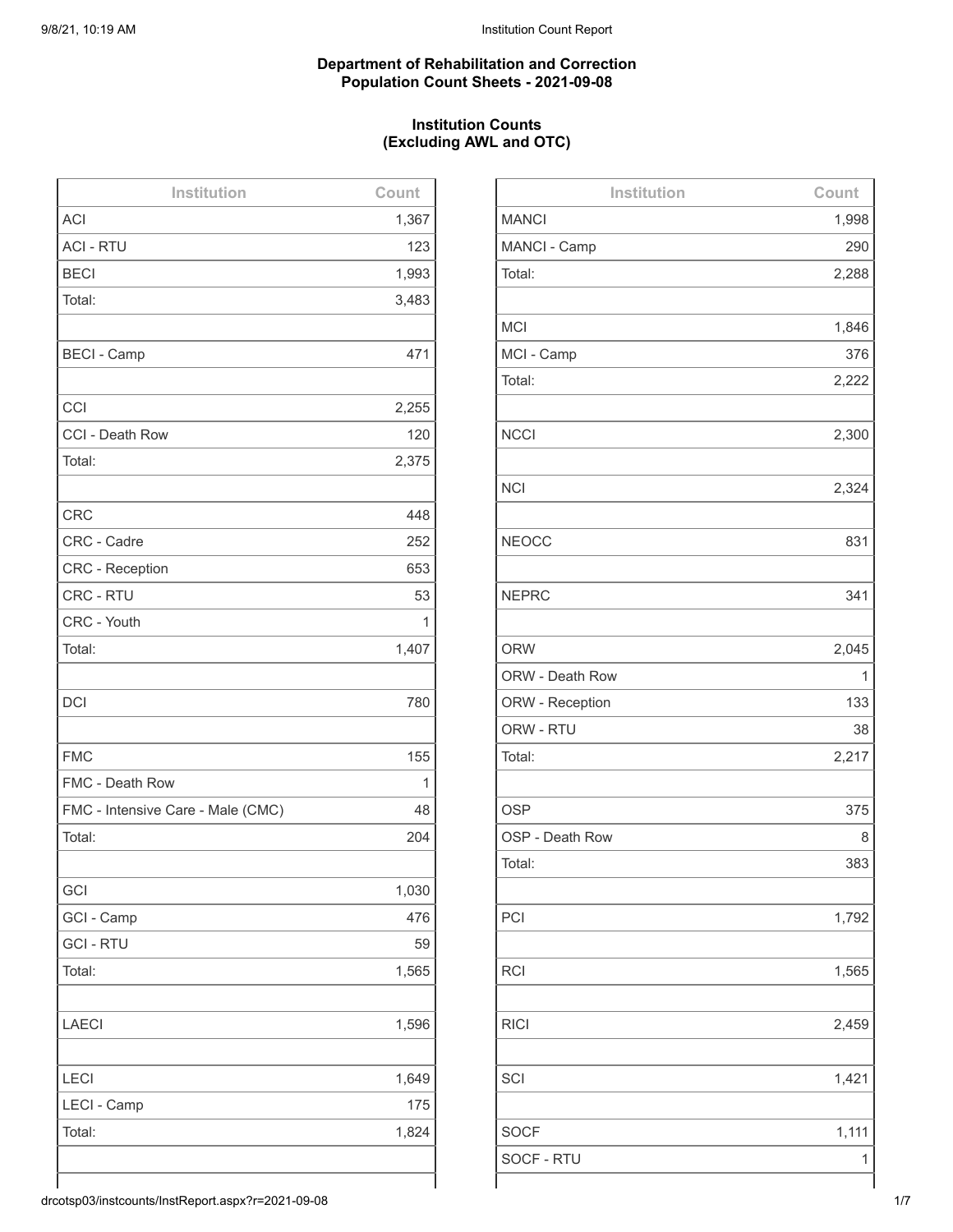| LOCI                     | 2,044 |
|--------------------------|-------|
|                          |       |
| <b>LORCI</b>             | 750   |
| <b>LORCI - Cadre</b>     | 206   |
| <b>LORCI - Reception</b> | 49    |
| Total:                   | 1,005 |
|                          |       |
| <b>MACI</b>              | 680   |
| MACI - Minimum           | 1,208 |
| Total:                   | 1,888 |

#### 9/8/21, 10:19 AM Institution Count Report

|                  | <b>Total Population:</b> | 43,098 |
|------------------|--------------------------|--------|
|                  |                          |        |
| Total:           |                          | 1,070  |
| <b>WCI - RTU</b> |                          | 30     |
| <b>WCI</b>       |                          | 1,040  |
|                  |                          |        |
| Total:           |                          | 761    |
| <b>TOCI - PC</b> |                          | 123    |
| <b>TOCI</b>      |                          | 638    |
|                  |                          |        |
| Total:           |                          | 1,370  |
| TCI - Camp       |                          | 374    |
| <b>TCI</b>       |                          | 996    |
|                  |                          |        |
| Total:           |                          | 1,112  |

\* The Total Population includes 30 Offenders with Reason Codes 30 & 31. \*\* The Total Population includes 30 Offenders with Reason Code 0A.

#### **Male Population by Security Level (Include AWL and Exclude OTC)**

| <b>Security Level</b>  |                   | <b>Body</b> | <b>AWL</b>   | $(-OTC)$ | Total  |
|------------------------|-------------------|-------------|--------------|----------|--------|
| <b>Total Level E</b>   |                   | 961         | 12           |          | 966    |
| Total Level 4          |                   | 1,175       | 13           | 11       | 1,177  |
| Total Level 3          |                   | 8,858       | 114          | 99       | 8,873  |
| <b>Total Level 2</b>   |                   | 15,082      | 153          | 120      | 15,115 |
| <b>Total Level 1</b>   |                   | 13,487      | 141          | 92       | 13,536 |
| <b>Total Death Row</b> |                   | 132         | $\mathbf{0}$ | $\Omega$ | 132    |
|                        | <b>Total Male</b> | 39,695      | 433          | 329      | 39,799 |

#### **Female Population by Institution (Include AWL and Exclude OTC)**

| Institution     |                     | <b>Body</b> | <b>AWL</b> | $(-OTC)$ | Total |
|-----------------|---------------------|-------------|------------|----------|-------|
| <b>DCI</b>      |                     | 779         | 6          | 5        | 780   |
| <b>FMC</b>      |                     | 5           | 0          | 0        | 5     |
| <b>NEPRC</b>    |                     | 341         |            | 0        | 342   |
| <b>ORW</b>      |                     | 2,045       | 23         | 12       | 2,056 |
| ORW - Death Row |                     |             | 0          | 0        | 1     |
| ORW - Reception |                     | 133         | 3          | 3        | 133   |
| ORW - RTU       |                     | 38          | $\Omega$   | $\Omega$ | 38    |
|                 | <b>Total Female</b> | 3,342       | 33         | 20       | 3,355 |
|                 |                     |             |            |          |       |

**Total Population: 43,037 466 349 43,154**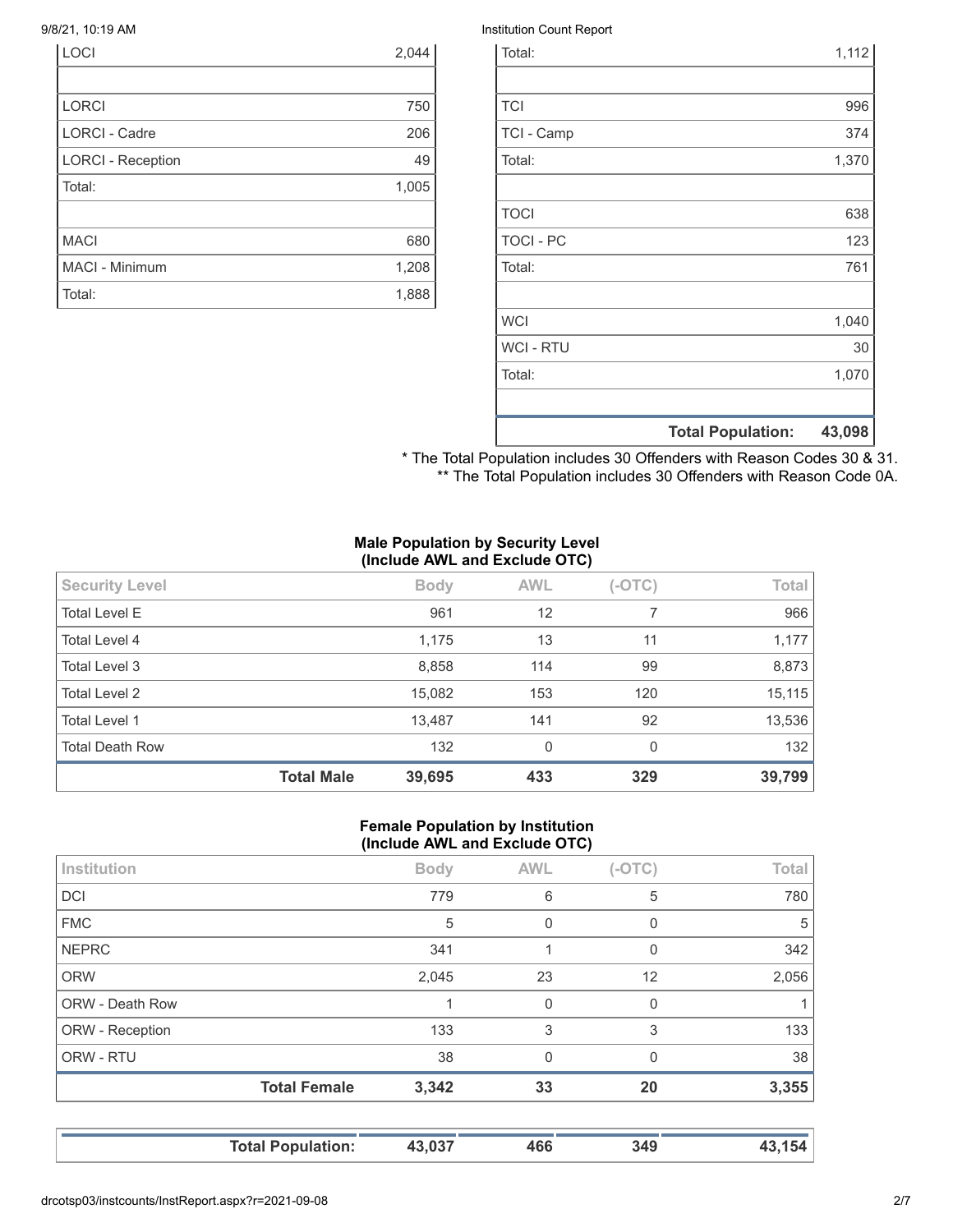| Male Population by Institution: Security Level 5 and E |  |
|--------------------------------------------------------|--|
| (Include AWL and Exclude OTC)                          |  |

|              | <b>Total Level 5</b> | 961                       | 12                        | $\overline{7}$                       | 966            |
|--------------|----------------------|---------------------------|---------------------------|--------------------------------------|----------------|
| WCI - RTU    |                      | $\overline{7}$            | $\mathbf 0$               | $\mathbf 0$                          | $\overline{7}$ |
| <b>WCI</b>   |                      | $\,6\,$                   | $\mathbf{1}$              | 1                                    | $\,6\,$        |
| TOCI - PC    |                      | $\ensuremath{\mathsf{3}}$ | $\mathbf 0$               | $\mathbf 0$                          | $\sqrt{3}$     |
| <b>TOCI</b>  |                      | 105                       | $\mathbf 0$               | $\mathbf 0$                          | 105            |
| TCI          |                      | 22                        | $\mathbf 0$               | $\boldsymbol{0}$                     | 22             |
| SOCF         |                      | 515                       | $\,8\,$                   | $\overline{4}$                       | 519            |
| <b>RICI</b>  |                      | $\mathbf{1}$              | $\mathsf{O}\xspace$       | $\mathbf 0$                          | $\mathbf 1$    |
| RCI          |                      | 12                        | $\mathsf{O}\xspace$       | $\mathbf 0$                          | 12             |
| OSP          |                      | 247                       | $\ensuremath{\mathsf{3}}$ | $\sqrt{2}$                           | 248            |
| <b>NEOCC</b> |                      | $6\,$                     | $\mathbf 0$               | $\mathbf 0$                          | 6              |
| NCCI         |                      | $\mathbf{1}$              | $\mathbf 0$               | $\mathbf 0$                          | $\mathbf{1}$   |
| <b>MANCI</b> |                      | 8                         | $\mathbf 0$               | $\mathbf 0$                          | $\,8\,$        |
| MACI         |                      | 19                        | $\mathbf 0$               | $\mathbf 0$                          | 19             |
| LECI         |                      | $\mathfrak{Z}$            | $\mathbf 0$               | $\mathbf 0$                          | $\sqrt{3}$     |
| ${\sf FMC}$  |                      | $\overline{2}$            | $\mathbf 0$               | $\mathbf 0$                          | $\sqrt{2}$     |
| CRC - RTU    |                      | $\overline{4}$            | $\mathbf 0$               | $\mathbf 0$                          | 4              |
| Institution  |                      | <b>Body</b>               | AWL                       | $\overline{\phantom{a}}$<br>$(-OTC)$ | Total          |

## **Male Population by Institution: Security Level 4 (Include AWL and Exclude OTC)**

| Institution                       | <b>Body</b>    | <b>AWL</b>       | $(-OTC)$         | Total          |
|-----------------------------------|----------------|------------------|------------------|----------------|
| <b>ACI</b>                        | 4              | $\boldsymbol{0}$ | 0                | 4              |
| CRC                               | $\overline{4}$ | $\mathbf 0$      | $\mathbf 0$      | $\overline{4}$ |
| CRC - Reception                   | 1              | $\mathbf 0$      | $\mathbf 0$      | $\mathbf{1}$   |
| CRC - RTU                         | 12             | 0                | 0                | 12             |
| FMC - Intensive Care - Male (CMC) | 1              | 0                | $\mathbf 0$      | $\mathbf{1}$   |
| <b>LORCI</b>                      | $\overline{2}$ | 1                | 1                | $\overline{2}$ |
| <b>LORCI - Cadre</b>              | 2              | $\mathbf 0$      | $\Omega$         | $\overline{2}$ |
| <b>MACI</b>                       | 12             | 0                | 0                | 12             |
| <b>OSP</b>                        | 102            | 0                | $\mathbf 0$      | 102            |
| <b>SOCF</b>                       | 526            | 10               | $\boldsymbol{9}$ | 527            |
| SOCF - RTU                        |                | $\mathbf 0$      | 0                |                |
| <b>TOCI</b>                       | 486            | $\overline{2}$   | 1                | 487            |
| <b>TOCI - PC</b>                  | 12             | $\mathbf 0$      | $\mathbf 0$      | 12             |
| <b>WCI-RTU</b>                    | 10             | 0                | 0                | 10             |
| <b>Total Level 4</b>              | 1,175          | 13               | 11               | 1,177          |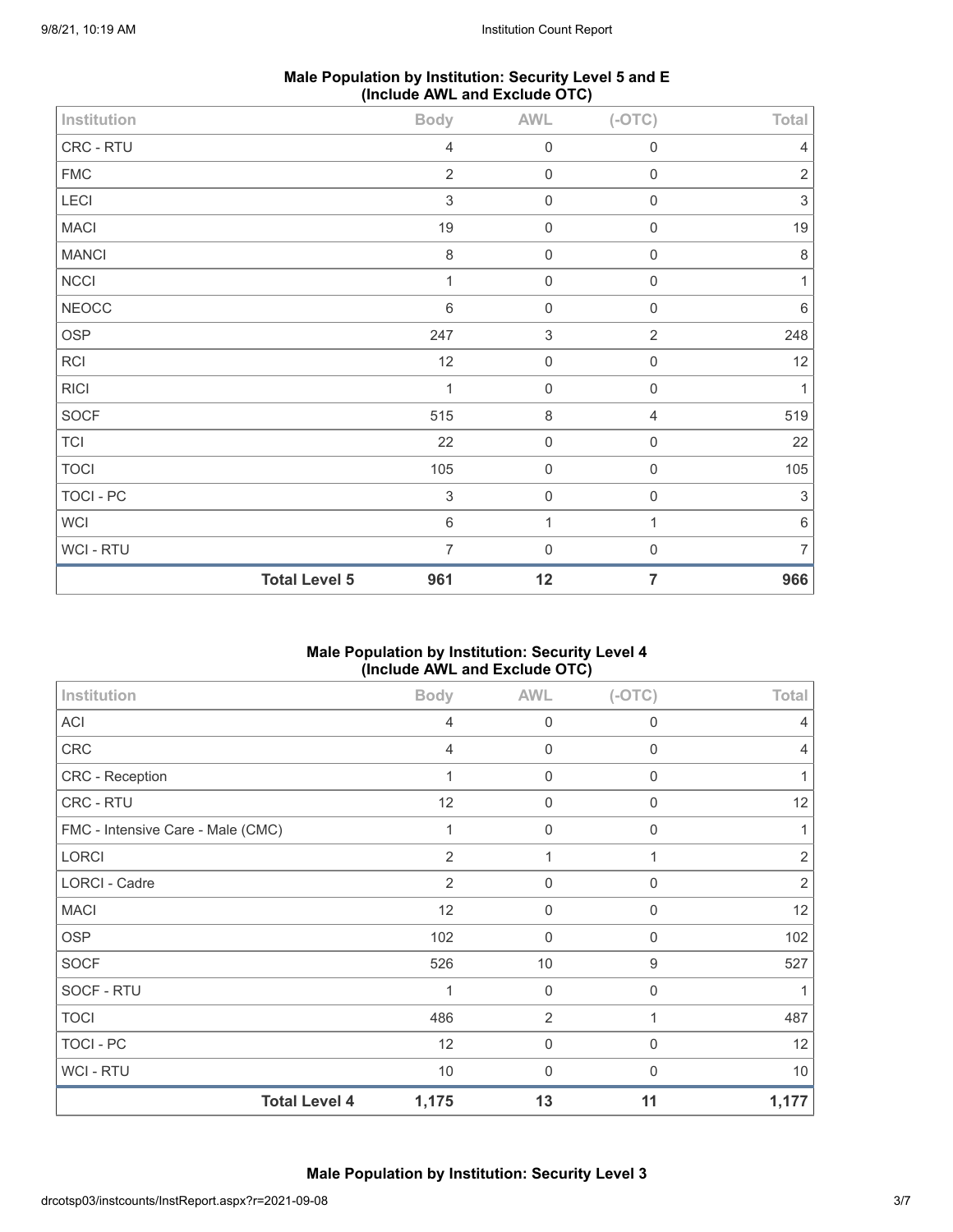9/8/21, 10:19 AM Institution Count Report

|                                   | (Include AWL and Exclude OTC) |                           |                     |                  |
|-----------------------------------|-------------------------------|---------------------------|---------------------|------------------|
| Institution                       | <b>Body</b>                   | <b>AWL</b>                | $(-OTC)$            | Total            |
| <b>ACI</b>                        | 19                            | $\mathbf 0$               | $\mathbf 0$         | 19               |
| <b>BECI</b>                       | $9\,$                         | $\mathbf{1}$              | $\mathbf{1}$        | $\boldsymbol{9}$ |
| CCI                               | 13                            | $\mathbf 0$               | $\mathbf 0$         | 13               |
| CRC                               | 217                           | 10                        | $10$                | 217              |
| CRC - Cadre                       | $\,$ 5 $\,$                   | $\mathbf 0$               | $\mathbf 0$         | $\,$ 5 $\,$      |
| <b>CRC</b> - Reception            | 420                           | $\boldsymbol{7}$          | $\overline{7}$      | 420              |
| CRC - RTU                         | 35                            | $\mathbf 0$               | $\mathbf 0$         | 35               |
| <b>FMC</b>                        | $\mathbf 5$                   | $\mathbf 0$               | $\mathbf 0$         | $\sqrt{5}$       |
| FMC - Intensive Care - Male (CMC) | $\overline{2}$                | $\mathbf 0$               | $\mathbf 0$         | $\overline{2}$   |
| GCI                               | $\mathbf{1}$                  | $\mathbf 0$               | $\mathbf 0$         | $\mathbf{1}$     |
| <b>GCI-RTU</b>                    | $\mathbf{1}$                  | $\mathbf 0$               | $\mathbf 0$         | $\mathbf{1}$     |
| LAECI                             | $\overline{7}$                | $\mathbf 0$               | $\mathbf 0$         | $\overline{7}$   |
| LECI                              | 1,321                         | $\,8\,$                   | $\overline{4}$      | 1,325            |
| LOCI                              | $\,6\,$                       | $\mathbf 0$               | $\mathbf 0$         | $\,6\,$          |
| LORCI                             | 380                           | 29                        | 29                  | 380              |
| LORCI - Cadre                     | 80                            | $\mathbf 0$               | $\mathbf 0$         | 80               |
| <b>LORCI - Reception</b>          | 46                            | $\overline{5}$            | $\sqrt{5}$          | 46               |
| <b>MACI</b>                       | 580                           | $\overline{4}$            | $\,$ 3 $\,$         | 581              |
| <b>MANCI</b>                      | 1,697                         | 19                        | 18                  | 1,698            |
| MCI                               | $\overline{7}$                | $\mathbf 0$               | $\mathbf 0$         | $\boldsymbol{7}$ |
| <b>NCCI</b>                       | $\boldsymbol{9}$              | $\mathbf 0$               | $\mathbf 0$         | $\boldsymbol{9}$ |
| <b>NCI</b>                        | 14                            | $\mathbf{1}$              | 1                   | 14               |
| <b>NEOCC</b>                      | 577                           | 10                        | $\,8\,$             | 579              |
| <b>OSP</b>                        | $\mathbf 5$                   | $\mathbf 0$               | $\mathbf 0$         | $\,$ 5 $\,$      |
| PCI                               | 39                            | $\ensuremath{\mathsf{3}}$ | $\overline{2}$      | 40               |
| <b>RCI</b>                        | 1,391                         | $\,8\,$                   | $\overline{7}$      | 1,392            |
| <b>RICI</b>                       | 11                            | $\mathbf 0$               | $\mathsf{O}\xspace$ | 11               |
| SCI                               | 14                            | $\mathbf 0$               | $\mathsf{O}\xspace$ | 14               |
| <b>SOCF</b>                       | 69                            | $\mathsf{O}\xspace$       | $\mathsf{O}\xspace$ | 69               |
| <b>TCI</b>                        | 829                           | $\overline{4}$            | 1                   | 832              |
| TCI - Camp                        | $\mathbf{1}$                  | $\mathbf 0$               | $\mathsf{O}\xspace$ | $\mathbf{1}$     |
| <b>TOCI</b>                       | 26                            | $\mathbf{1}$              | $\mathbf{1}$        | 26               |
| <b>TOCI - PC</b>                  | 60                            | $\mathsf{O}\xspace$       | $\mathsf{O}\xspace$ | 60               |
| <b>WCI</b>                        | 952                           | $\sqrt{4}$                | $\overline{2}$      | 954              |
| WCI - RTU                         | $10$                          | $\mathsf 0$               | $\mathbf 0$         | $10$             |
| <b>Total Level 3</b>              | 8,858                         | 114                       | 99                  | 8,873            |
|                                   |                               |                           |                     |                  |

# **Male Population by Institution: Security Level 2 (Include AWL and Exclude OTC)**

| <b>INSTITUTION</b> | ◡ | AWL | $\checkmark$<br>$\tilde{\phantom{a}}$ | $L = 1$ |
|--------------------|---|-----|---------------------------------------|---------|
|                    |   |     |                                       |         |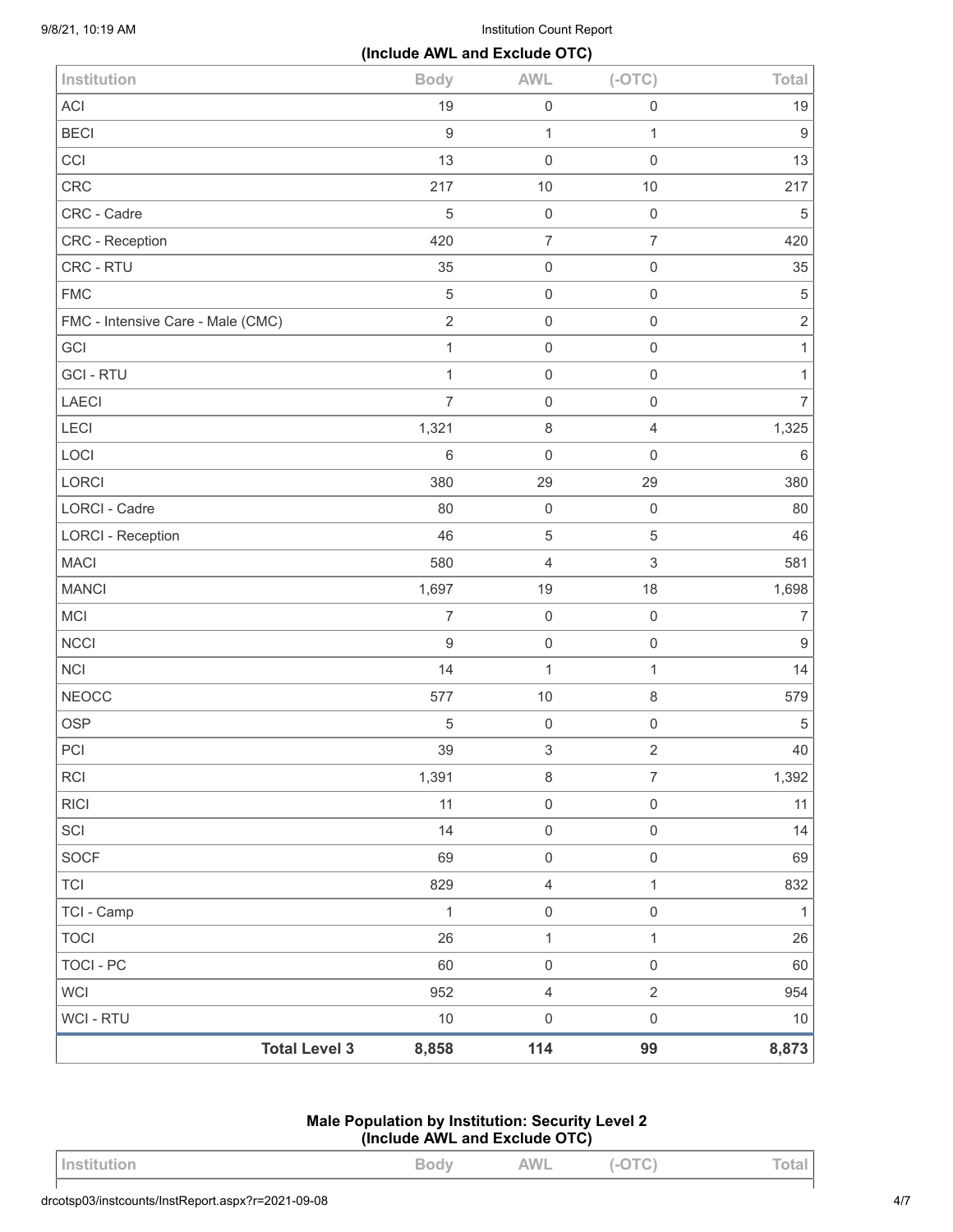| 9/8/21, 10:19 AM<br>ACI           | 767            | Institution Count Report<br>$\overline{2}$ | 1                   | 768            |
|-----------------------------------|----------------|--------------------------------------------|---------------------|----------------|
| <b>ACI - RTU</b>                  | 98             | $\mathbf 0$                                | 0                   | 98             |
| <b>BECI</b>                       | 1,256          | 11                                         | 11                  | 1,256          |
| CCI                               | 1,713          | 10                                         | $\overline{7}$      | 1,716          |
| <b>CRC</b>                        | 94             | $\,$ 5 $\,$                                | 5                   | 94             |
| CRC - Cadre                       | 210            | $\mathbf 0$                                | $\mathsf{O}\xspace$ | 210            |
| CRC - Reception                   | 121            | $\overline{4}$                             | 3                   | 122            |
| CRC - RTU                         | $\overline{2}$ | $\mathbf 0$                                | 0                   | $\sqrt{2}$     |
| CRC - Youth                       | $\mathbf{1}$   | $\mathbf 0$                                | 0                   | 1              |
| <b>DCI</b>                        | $\mathbf{1}$   | $\mathbf 0$                                | 0                   | 1              |
| <b>FMC</b>                        | 15             | 1                                          | 0                   | 16             |
| FMC - Intensive Care - Male (CMC) | 11             | $\mathbf 0$                                | 0                   | 11             |
| GCI                               | 524            | 1                                          | $\mathbf{1}$        | 524            |
| GCI - Camp                        | $\overline{2}$ | $\mathbf 0$                                | $\mathsf 0$         | $\overline{2}$ |
| <b>GCI-RTU</b>                    | 49             | $\mathbf 0$                                | 0                   | 49             |
| <b>LAECI</b>                      | 939            | 23                                         | 23                  | 939            |
| LECI                              | 320            | $\sqrt{2}$                                 | 1                   | 321            |
| LECI - Camp                       | 4              | $\mathbf 0$                                | 0                   | 4              |
| LOCI                              | 1,069          | $9\,$                                      | 4                   | 1,074          |
| LORCI                             | 145            | 11                                         | 11                  | 145            |
| LORCI - Cadre                     | 69             | $\mathbf 0$                                | $\boldsymbol{0}$    | 69             |
| <b>LORCI - Reception</b>          | $\mathbf{1}$   | $\mathbf 0$                                | $\mathsf{O}\xspace$ | $\mathbf{1}$   |
| <b>MACI</b>                       | 69             | $\mathbf 0$                                | 0                   | 69             |
| <b>MANCI</b>                      | 272            | 1                                          | 1                   | 272            |
| <b>MCI</b>                        | 1,269          | 13                                         | 10                  | 1,272          |
| <b>NCCI</b>                       | 853            | $10$                                       | $\boldsymbol{9}$    | 854            |
| <b>NCI</b>                        | 1,288          | $\,8\,$                                    | 6                   | 1,290          |
| <b>NEOCC</b>                      | 248            | $\overline{4}$                             | $\overline{4}$      | 248            |
| PCI                               | 944            | $\overline{7}$                             | $\mathbf{1}$        | 950            |
| <b>RCI</b>                        | 161            | $\mathbf 0$                                | $\mathsf 0$         | 161            |
| <b>RICI</b>                       | 1,383          | 19                                         | 15                  | 1,387          |
| SCI                               | 918            | 11                                         | $\overline{7}$      | 922            |
| <b>SOCF</b>                       | $\mathbf{1}$   | $\mathbf 0$                                | $\mathsf{O}\xspace$ | $\mathbf{1}$   |
| <b>TCI</b>                        | 114            | $\mathbf 0$                                | $\mathsf{O}\xspace$ | 114            |
| <b>TOCI</b>                       | 21             | $\mathsf{O}\xspace$                        | $\mathsf{O}\xspace$ | 21             |
| <b>TOCI - PC</b>                  | 48             | $\mathbf 0$                                | $\mathsf 0$         | 48             |
| <b>WCI</b>                        | 82             | $\mathbf{1}$                               | $\mathbf 0$         | 83             |
| <b>Total Level 2</b>              | 15,082         | 153                                        | 120                 | 15,115         |

# **Male Population by Institution: Security Level 1 (Include AWL and Exclude OTC)**

| , Institution | $\sim$ M | AWL | $\sqrt{2}$<br>$\tilde{\phantom{a}}$<br>÷ |  |
|---------------|----------|-----|------------------------------------------|--|
|               |          |     |                                          |  |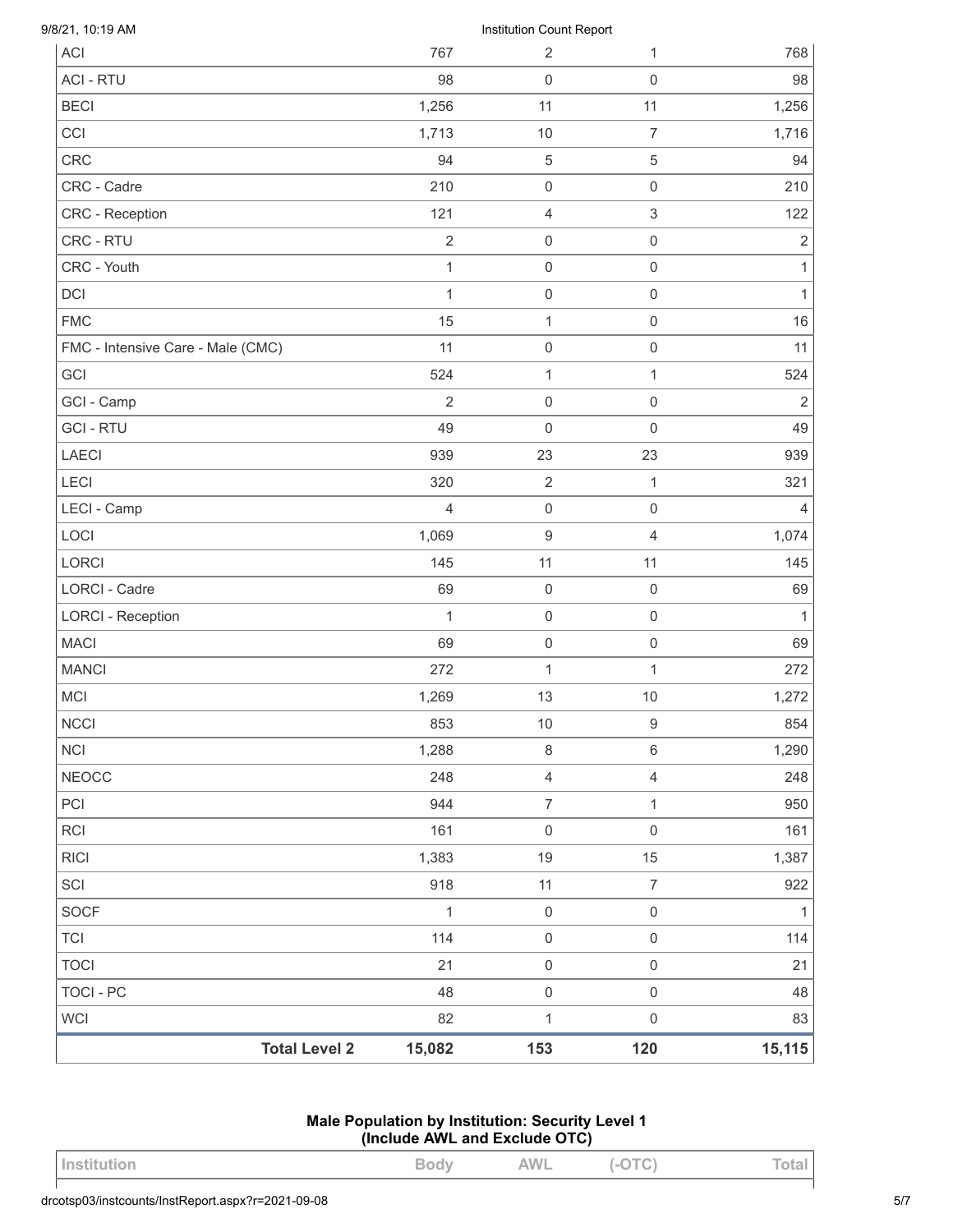| <b>FMC</b><br>FMC - Intensive Care - Male (CMC)<br>GCI<br>GCI - Camp<br><b>GCI-RTU</b><br><b>LAECI</b><br>LECI<br>LECI - Camp<br>LOCI<br>LORCI<br><b>LORCI - Cadre</b><br><b>LORCI - Reception</b><br>MACI - Minimum<br><b>MANCI</b><br>MANCI - Camp<br><b>MCI</b><br>MCI - Camp<br><b>NCCI</b> | 128<br>34<br>505<br>474<br>$\boldsymbol{9}$<br>650<br>5<br>171<br>969<br>223<br>55<br>$\overline{2}$<br>1,208 | $\overline{2}$<br>$\mathsf{O}\xspace$<br>11<br>$\mathbf 0$<br>0<br>15<br>$\boldsymbol{0}$<br>$\mathbf{1}$<br>5<br>$\mathbf 5$<br>0<br>$\overline{2}$ | $\mathbf 0$<br>$\mathbf 0$<br>$6\,$<br>$\mathbf 0$<br>$\mathsf{O}\xspace$<br>12<br>$\mathbf 0$<br>$\mathbf 0$<br>$\overline{4}$<br>$\overline{4}$<br>$\mathbf 0$ | 130                                                                       |
|-------------------------------------------------------------------------------------------------------------------------------------------------------------------------------------------------------------------------------------------------------------------------------------------------|---------------------------------------------------------------------------------------------------------------|------------------------------------------------------------------------------------------------------------------------------------------------------|------------------------------------------------------------------------------------------------------------------------------------------------------------------|---------------------------------------------------------------------------|
|                                                                                                                                                                                                                                                                                                 |                                                                                                               |                                                                                                                                                      |                                                                                                                                                                  | 34<br>510<br>474<br>$9\,$<br>653<br>$\sqrt{5}$<br>172<br>970<br>224<br>55 |
|                                                                                                                                                                                                                                                                                                 |                                                                                                               |                                                                                                                                                      |                                                                                                                                                                  |                                                                           |
|                                                                                                                                                                                                                                                                                                 |                                                                                                               |                                                                                                                                                      |                                                                                                                                                                  |                                                                           |
|                                                                                                                                                                                                                                                                                                 |                                                                                                               |                                                                                                                                                      |                                                                                                                                                                  |                                                                           |
|                                                                                                                                                                                                                                                                                                 |                                                                                                               |                                                                                                                                                      |                                                                                                                                                                  |                                                                           |
|                                                                                                                                                                                                                                                                                                 |                                                                                                               |                                                                                                                                                      |                                                                                                                                                                  |                                                                           |
|                                                                                                                                                                                                                                                                                                 |                                                                                                               |                                                                                                                                                      |                                                                                                                                                                  |                                                                           |
|                                                                                                                                                                                                                                                                                                 |                                                                                                               |                                                                                                                                                      |                                                                                                                                                                  |                                                                           |
|                                                                                                                                                                                                                                                                                                 |                                                                                                               |                                                                                                                                                      |                                                                                                                                                                  |                                                                           |
|                                                                                                                                                                                                                                                                                                 |                                                                                                               |                                                                                                                                                      |                                                                                                                                                                  |                                                                           |
|                                                                                                                                                                                                                                                                                                 |                                                                                                               |                                                                                                                                                      |                                                                                                                                                                  |                                                                           |
|                                                                                                                                                                                                                                                                                                 |                                                                                                               |                                                                                                                                                      |                                                                                                                                                                  |                                                                           |
|                                                                                                                                                                                                                                                                                                 |                                                                                                               |                                                                                                                                                      | $\overline{2}$                                                                                                                                                   | $\overline{2}$                                                            |
|                                                                                                                                                                                                                                                                                                 |                                                                                                               | 18                                                                                                                                                   | 14                                                                                                                                                               | 1,212                                                                     |
|                                                                                                                                                                                                                                                                                                 | 21                                                                                                            | $\mathbf 5$                                                                                                                                          | $\ensuremath{\mathsf{3}}$                                                                                                                                        | 23                                                                        |
|                                                                                                                                                                                                                                                                                                 | 290                                                                                                           | $\boldsymbol{0}$                                                                                                                                     | $\mathsf{O}\xspace$                                                                                                                                              | 290                                                                       |
|                                                                                                                                                                                                                                                                                                 | 570                                                                                                           | 11                                                                                                                                                   | $\,$ 5 $\,$                                                                                                                                                      | 576                                                                       |
|                                                                                                                                                                                                                                                                                                 | 376                                                                                                           | $\mathsf 0$                                                                                                                                          | $\boldsymbol{0}$                                                                                                                                                 | 376                                                                       |
|                                                                                                                                                                                                                                                                                                 | 1,437                                                                                                         | 6                                                                                                                                                    | 4                                                                                                                                                                | 1,439                                                                     |
| <b>NCI</b>                                                                                                                                                                                                                                                                                      | 1,022                                                                                                         | $\overline{2}$                                                                                                                                       | $\overline{2}$                                                                                                                                                   | 1,022                                                                     |
| <b>OSP</b>                                                                                                                                                                                                                                                                                      | 21                                                                                                            | $\overline{2}$                                                                                                                                       | $\overline{2}$                                                                                                                                                   | 21                                                                        |
| PCI                                                                                                                                                                                                                                                                                             | 809                                                                                                           | $16$                                                                                                                                                 | $\overline{7}$                                                                                                                                                   | 818                                                                       |
| <b>RICI</b>                                                                                                                                                                                                                                                                                     | 1,064                                                                                                         | $\overline{4}$                                                                                                                                       | $\overline{2}$                                                                                                                                                   | 1,066                                                                     |
| SCI                                                                                                                                                                                                                                                                                             | 489                                                                                                           | $\mathsf g$                                                                                                                                          | $\overline{7}$                                                                                                                                                   | 491                                                                       |
| <b>TCI</b>                                                                                                                                                                                                                                                                                      | 31                                                                                                            | $\overline{2}$                                                                                                                                       | $\overline{2}$                                                                                                                                                   | 31                                                                        |
| TCI - Camp                                                                                                                                                                                                                                                                                      | 373                                                                                                           |                                                                                                                                                      | $\mathsf{O}\xspace$                                                                                                                                              | 373                                                                       |
| <b>Total Level 1</b><br>13,487                                                                                                                                                                                                                                                                  |                                                                                                               | $\mathsf{O}\xspace$                                                                                                                                  |                                                                                                                                                                  |                                                                           |

| <b>High Offender ID's</b>                                       |                    |  |  |  |
|-----------------------------------------------------------------|--------------------|--|--|--|
| <b>Correctional Reception Center:</b>                           | A789001            |  |  |  |
| Lorain Correctional Institution:<br>Ohio Reformatory for Women: | A788618<br>W107928 |  |  |  |